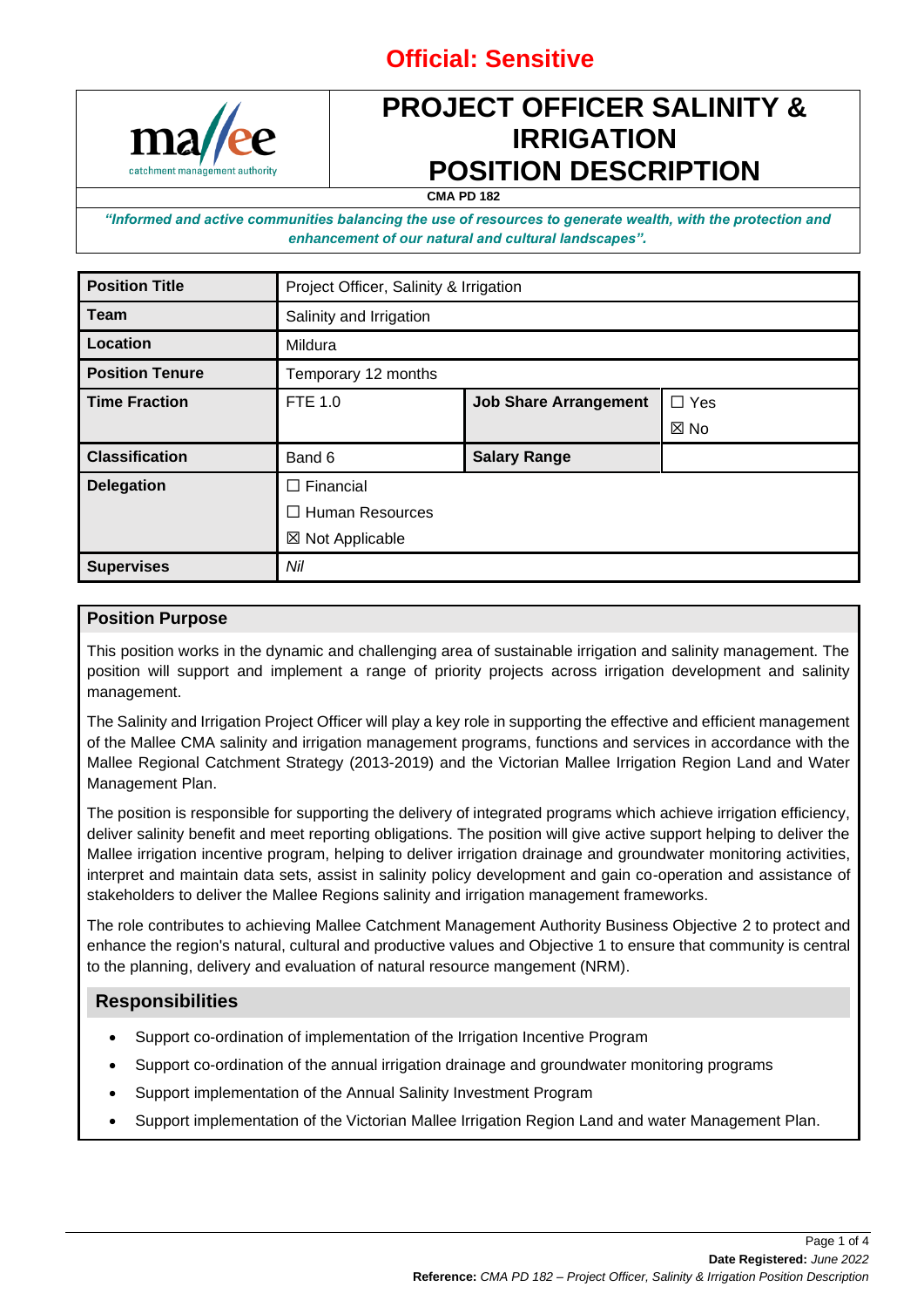- Support monitoring of water resources and the impact of irrigation on river salinity in the Victorian Mallee.
- Support implementation of the Salinity and Irrigation Engagement Strategy.
- Support the maintenance of contemporary knowledge associated with salinity management and irrigation development.
- Support Accountable Action reviews and the implementation of recommendations.

### **Key Relationships**

Manager Salinity and Irrigation Unit (Line Manager)

Management Peers (Support, Collaboration, Program Delivery)

Department of Environment Land Water and Planning (Partner, Policy Advocate)

Department of Jobs, Precincts and Regions (Partner)

Water Corporations (Partner)

Salinity Accountability Advisory Committee (Collaboration, Partner, Key Stakeholders)

Consultative Committees (Key Stakeholders)

| <b>Core Capability/Sub Capability</b>                                                                                                     | <b>Capability Level Descriptor</b>                                                                                                                                                                                                                                                                                                                                                                             |  |
|-------------------------------------------------------------------------------------------------------------------------------------------|----------------------------------------------------------------------------------------------------------------------------------------------------------------------------------------------------------------------------------------------------------------------------------------------------------------------------------------------------------------------------------------------------------------|--|
| <b>Natural Resource Management</b><br>Knowledge of NRM assets L1<br>Local NRM issues L1<br><b>Priority Planning L1</b>                    | Applies NRM knowledge in delivering appropriate protection and<br>enhancement programs and initiatives.<br>Maintains a basic understanding of the NRM issues of the region.<br>Understands the priority planning framework and performs role<br>consistent with job requirements.                                                                                                                              |  |
| <b>Project Delivery</b><br>Project Management L1<br><b>Procurement and Contract</b><br>Management L1<br><b>Resources and Promotion L1</b> | Delivers project outcomes as defined in the project plan and maintains<br>accurate project records.<br>Adheres to purchasing guidelines, achieves value for money and<br>keeps records. Understands the process of contract management for<br>delivery of services.<br>Respects and takes care of equipment. Provides input into project<br>promotional/communication material.                                |  |
| <b>Interpersonal Communication</b><br><b>Written Communication L2</b><br><b>Verbal Communication L2</b><br><b>Negotiation L1</b>          | Prepares accurate documents and written communications including<br>project publications, digital and print material, that incorporates content<br>appropriate for the purpose and audience.<br>Communicates clear, culturally appropriate, respectful and consistent<br>messages to interested parties and other staff and listens to feedback.<br>Provides information to others to make informed decisions. |  |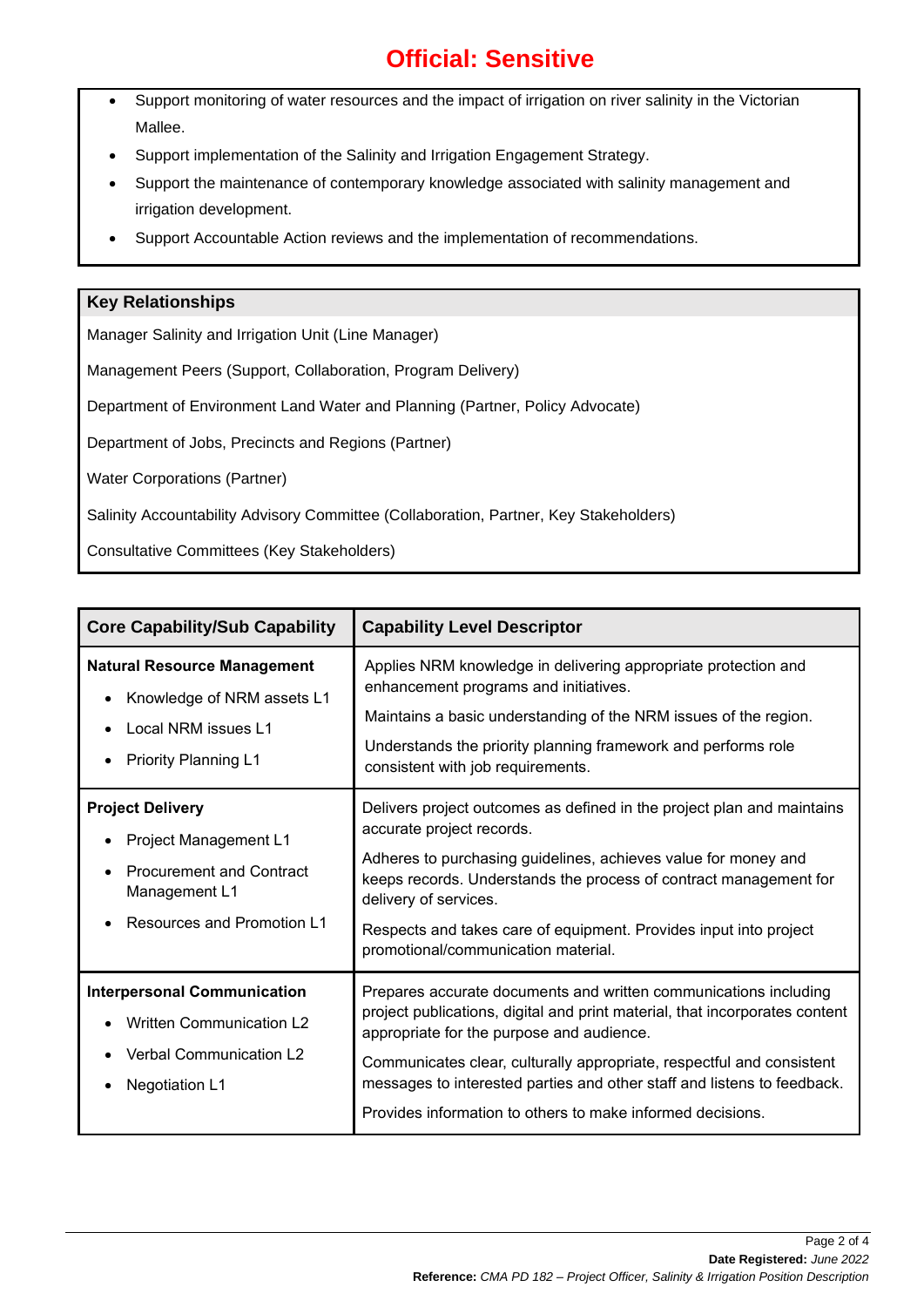| <b>Community and Stakeholder</b><br><b>Engagement</b><br>Investors and Networking L1<br>$\bullet$<br>Partnerships and collaboration<br>$\bullet$<br>L1 | Use a range of networks to support outcomes and interested parties'<br>priorities.<br>Provides the interested parties with balanced and objective information<br>to assist them in understanding the problems, alternatives or solutions.                                                                                                                                                                                           |
|--------------------------------------------------------------------------------------------------------------------------------------------------------|-------------------------------------------------------------------------------------------------------------------------------------------------------------------------------------------------------------------------------------------------------------------------------------------------------------------------------------------------------------------------------------------------------------------------------------|
| Professionalism<br>Initiative and enterprise L1<br>Accountability L2                                                                                   | Contributes to ideas about how to improve work practices.<br>Takes responsibility for work outcomes and helps others to understand<br>their roles and responsibilities.                                                                                                                                                                                                                                                             |
| <b>Continuous Improvement</b><br>Technology and Systems L1<br>Participation, Inclusion and Up-<br>skilling L1<br>Creativity and innovation L1          | Uses technology and software applications effectively in relation to task<br>requirements.<br>Identifies and uses opportunities for learning and skill development in<br>the role and through participation in projects.<br>Respects diversity in the team and supports colleagues.<br>Identifies ways to do things better, develops ideas with others and<br>assists with the implementation of changes to routine work practices. |
| <b>Corporate Governance</b><br>OHS&W <sub>L1</sub>                                                                                                     | Ensures work practices support staff wellbeing, personal safety and the<br>safety of others in accordance with police and procedure.<br>Reports incidents/hazards/injury and proactively works to improve<br>OHS&W.                                                                                                                                                                                                                 |

| <b>Personal Attribute</b> | <b>Descriptor</b>                                                                             |  |
|---------------------------|-----------------------------------------------------------------------------------------------|--|
| Analytical                | Reviews arguments and opinions before making judgement.<br>Presents clear and logical points. |  |
|                           |                                                                                               |  |
|                           | Takes a systematic approach when building toward improvements.                                |  |
| Self-disciplined          | Manages own time to achieve key outcomes.                                                     |  |
|                           | Avoids distraction and diversions.                                                            |  |
|                           | Is organised and methodical.                                                                  |  |
| Flexible                  | Adapts to changing circumstances in the workplace.                                            |  |
|                           | Prioritises work and addresses what is most important.                                        |  |
|                           | Takes advantage of new and emerging opportunities.                                            |  |